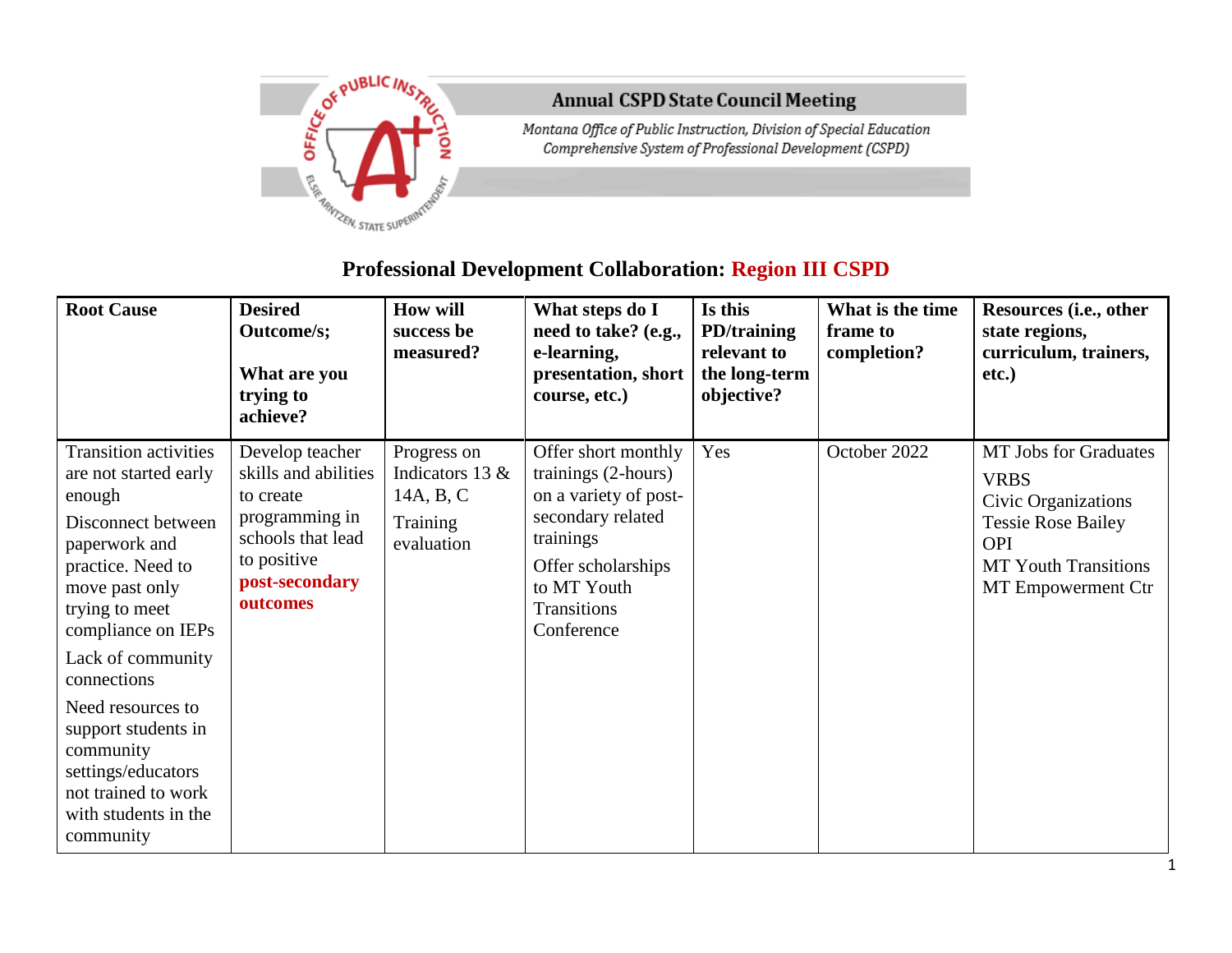| <b>Root Cause</b>                                                                                                | <b>Desired</b><br><b>Outcome/s;</b><br>What are you<br>trying to<br>achieve?                                                            | <b>How will</b><br>success be<br>measured?                              | What steps do I<br>need to take? (e.g.,<br>e-learning,<br>presentation, short<br>course, etc.)                                                                                                                                                                        | Is this<br>PD/training<br>relevant to<br>the long-term<br>objective? | What is the time<br>frame to<br>completion? | Resources (i.e., other<br>state regions,<br>curriculum, trainers,<br>etc.)                                            |
|------------------------------------------------------------------------------------------------------------------|-----------------------------------------------------------------------------------------------------------------------------------------|-------------------------------------------------------------------------|-----------------------------------------------------------------------------------------------------------------------------------------------------------------------------------------------------------------------------------------------------------------------|----------------------------------------------------------------------|---------------------------------------------|-----------------------------------------------------------------------------------------------------------------------|
| Lack of support<br>services in schools<br>Educators not<br>trained on social<br>emotional learning<br>strategies | Increase<br>graduation rate<br>and decrease<br>dropout rates by<br>improving<br>student's <b>social</b><br>emotional<br><b>learning</b> | Improved<br>progress on<br>indicators $1 & 2$<br>Training<br>evaluation | Offer professional<br>development on<br>social emotional<br>learning, mental<br>health strategies<br>and/or behavior<br>management<br>Set up follow-up<br>cohort groups to<br>meet monthly<br>(1 hour sessions)<br>Offer scholarships<br>for SEL related<br>trainings | Yes                                                                  | October 2022                                | <b>SAM Learning Cohorts</b><br><b>Stacy York</b><br>Bella Bikowsky<br>Jessica Minahan<br>Shawna Heiser<br>Dr. Solomon |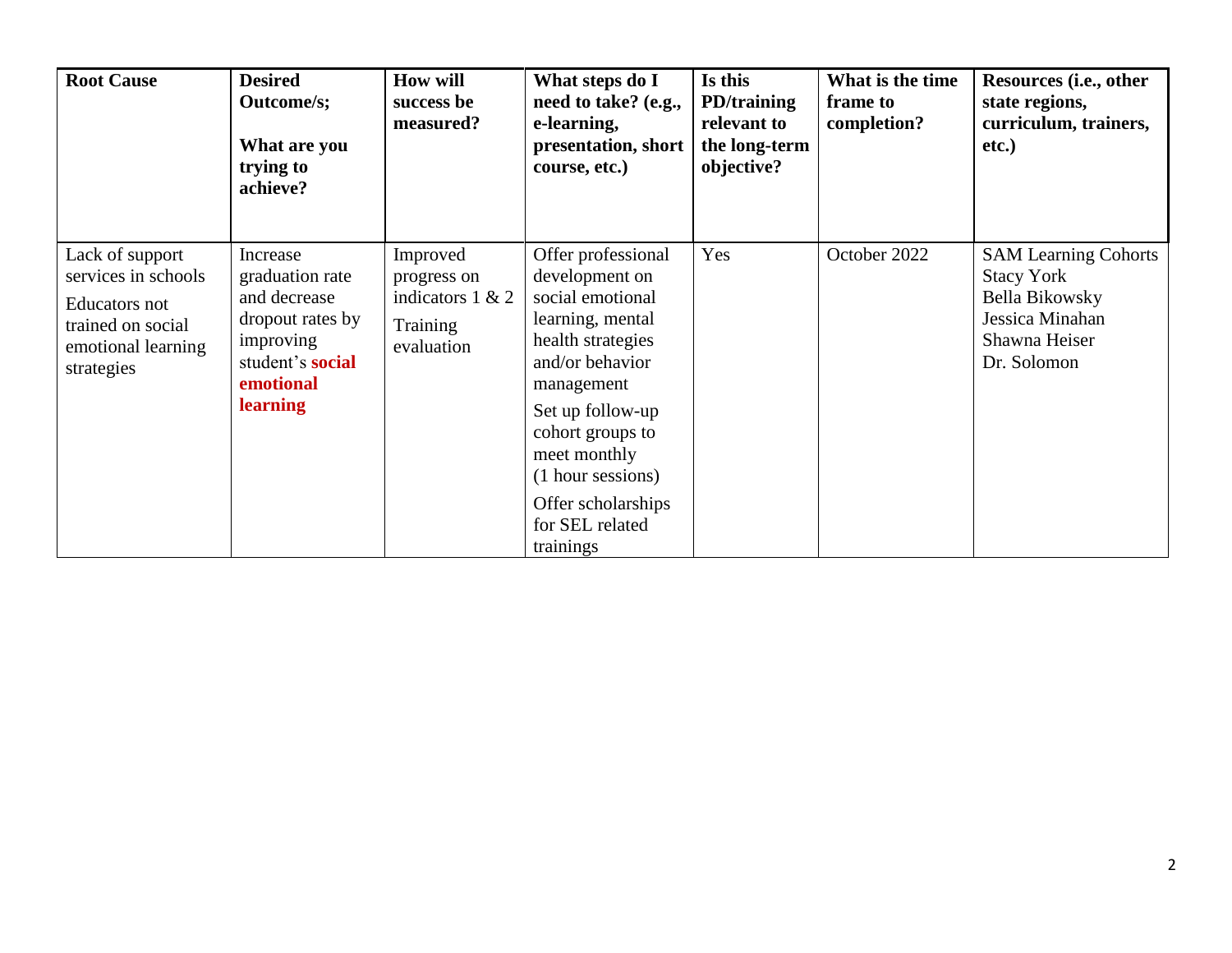| <b>Root Cause</b>                                                                                                                                                                                                                      | <b>Desired</b><br><b>Outcome/s;</b><br>What are you<br>trying to<br>achieve?                    | <b>How will</b><br>success be<br>measured?        | What steps do I<br>need to take? (e.g.,<br>e-learning,<br>presentation,<br>short course, etc.)                                                                                                                                                                                                                | Is this<br>PD/training<br>relevant to<br>the long-<br>term<br>objective? | What is the time<br>frame to<br>completion? | Resources (i.e., other<br>state regions,<br>curriculum, trainers,<br>etc.)                                                                                                                     |
|----------------------------------------------------------------------------------------------------------------------------------------------------------------------------------------------------------------------------------------|-------------------------------------------------------------------------------------------------|---------------------------------------------------|---------------------------------------------------------------------------------------------------------------------------------------------------------------------------------------------------------------------------------------------------------------------------------------------------------------|--------------------------------------------------------------------------|---------------------------------------------|------------------------------------------------------------------------------------------------------------------------------------------------------------------------------------------------|
| Lack of<br>services/organizations<br>to identify students<br>with autism/sensory<br>processing<br>Educators are not<br>comfortable giving<br>students an autism<br>label and resort to<br>using a<br>developmental<br>disability label | Increase in the<br>number of<br><b>students</b><br>assessed for<br>autism/sensory<br>processing | OPI child count<br>data<br>Training<br>evaluation | Offer professional<br>development on<br>how to use autism<br>screeners<br><b>Offer ADOS</b><br>refresher trainings<br>Offer ADOS<br>overview training<br>Expand<br>Independent<br>School's<br>physician/educator<br>task force<br>Offer scholarships<br>for autism/sensory<br>processing related<br>trainings | Yes                                                                      | October 2022                                | <b>OPI MAEP</b><br>Isha Contway<br>Sheila Chouinard<br>Neurodiversity Center<br>Dr. King<br><b>Riverstone Health</b><br><b>Jed Baker</b><br>Ann Garfinkle<br>Paula Kitzenberg<br>Shawna Heiser |